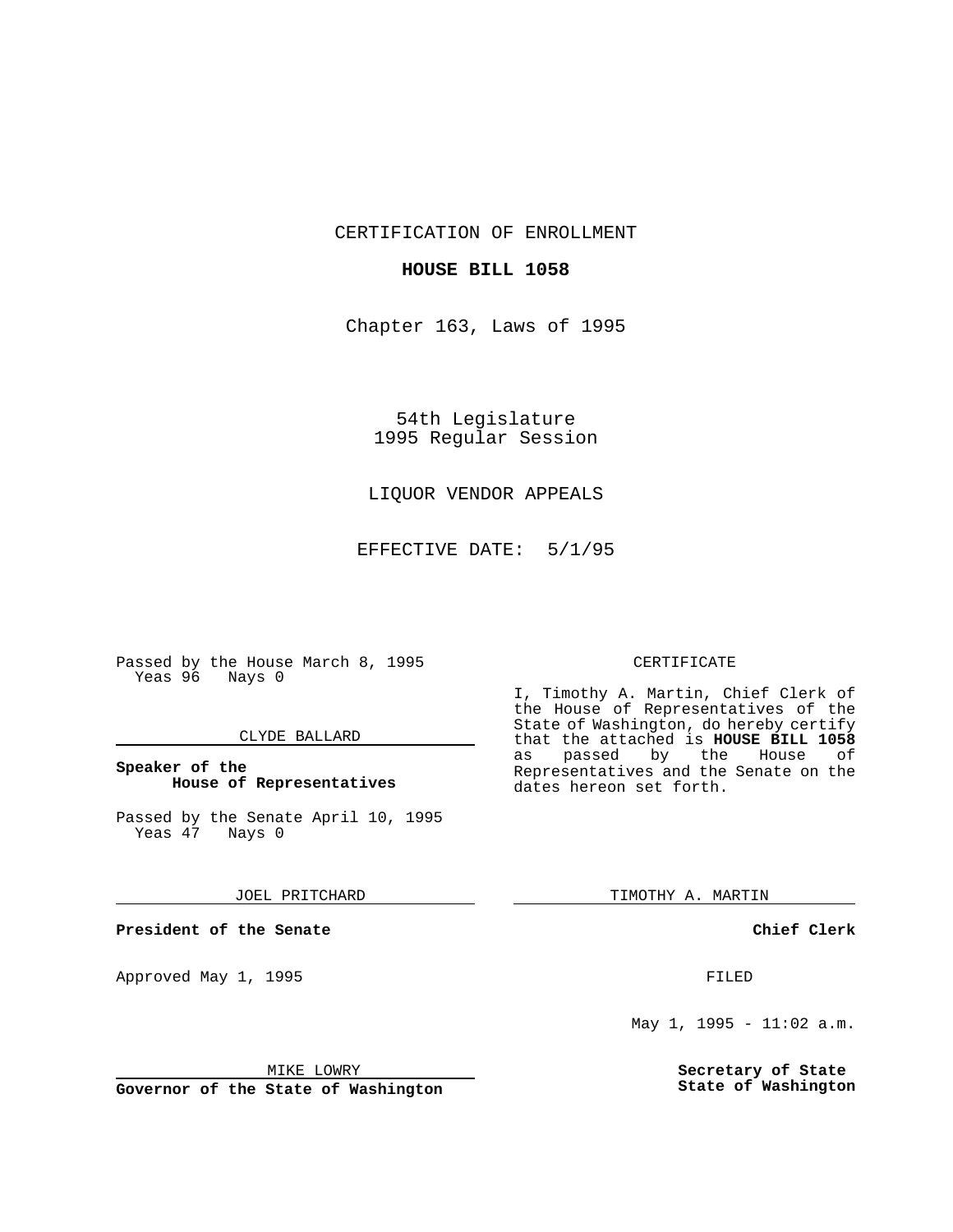# **HOUSE BILL 1058** \_\_\_\_\_\_\_\_\_\_\_\_\_\_\_\_\_\_\_\_\_\_\_\_\_\_\_\_\_\_\_\_\_\_\_\_\_\_\_\_\_\_\_\_\_\_\_

\_\_\_\_\_\_\_\_\_\_\_\_\_\_\_\_\_\_\_\_\_\_\_\_\_\_\_\_\_\_\_\_\_\_\_\_\_\_\_\_\_\_\_\_\_\_\_

Passed Legislature - 1995 Regular Session

**State of Washington 54th Legislature 1995 Regular Session By** Representatives Horn and Sheldon; by request of Liquor Control Board Read first time 01/10/95. Referred to Committee on Commerce & Labor.

 AN ACT Relating to the repeal of liquor vendors' appeals as authorized by RCW 41.06.150; amending RCW 41.06.070; and declaring an emergency.

BE IT ENACTED BY THE LEGISLATURE OF THE STATE OF WASHINGTON:

 **Sec. 1.** RCW 41.06.070 and 1994 c 264 s 13 are each amended to read as follows:

(1) The provisions of this chapter do not apply to:

 (a) The members of the legislature or to any employee of, or position in, the legislative branch of the state government including members, officers, and employees of the legislative council, legislative budget committee, statute law committee, and any interim committee of the legislature;

 (b) The justices of the supreme court, judges of the court of appeals, judges of the superior courts or of the inferior courts, or to any employee of, or position in the judicial branch of state 16 government;

 (c) Officers, academic personnel, and employees of technical colleges;

(d) The officers of the Washington state patrol;

p. 1 HB 1058.SL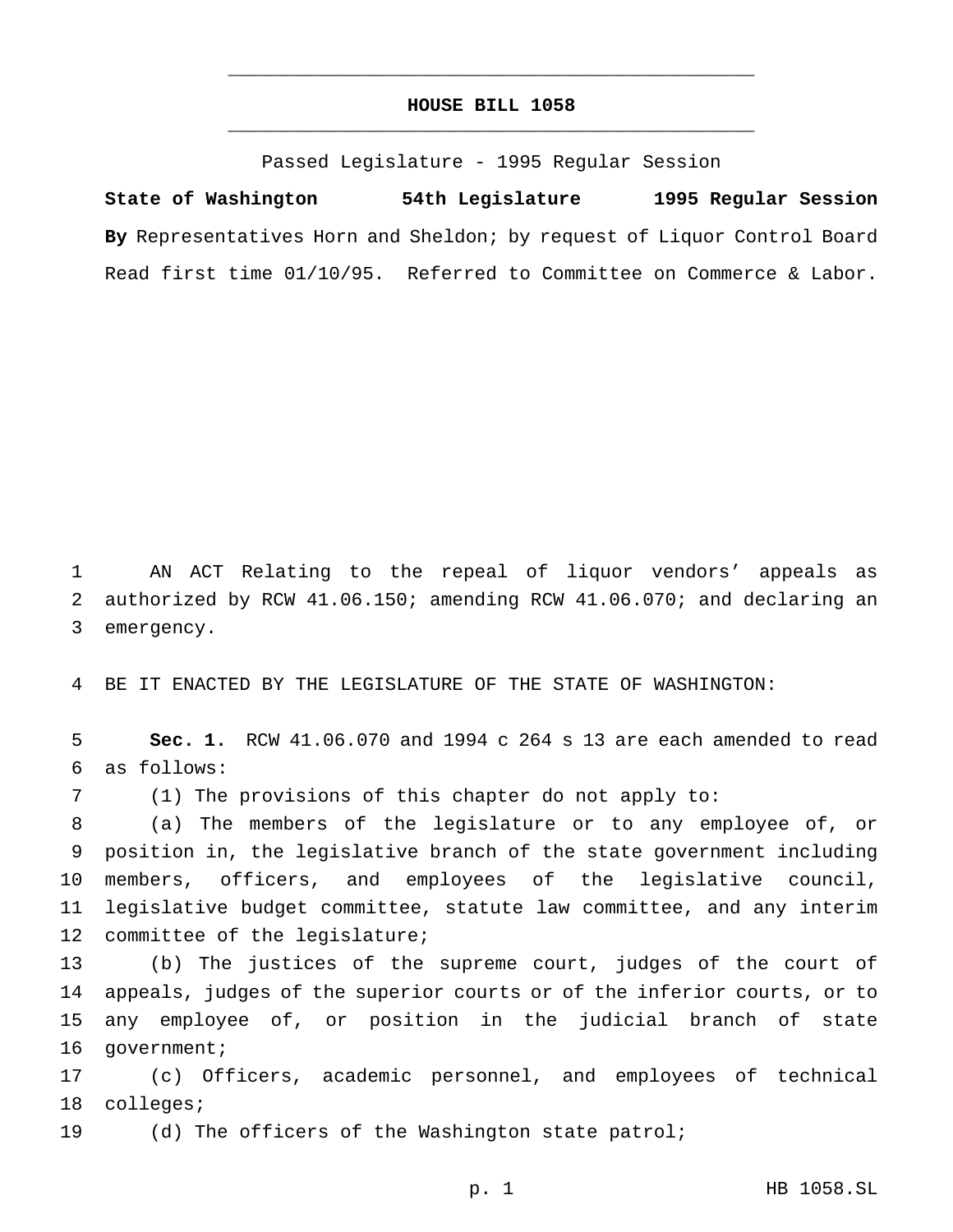(e) Elective officers of the state;

(f) The chief executive officer of each agency;

 (g) In the departments of employment security and social and health services, the director and the director's confidential secretary; in all other departments, the executive head of which is an individual appointed by the governor, the director, his or her confidential secretary, and his or her statutory assistant directors;

 (h) In the case of a multimember board, commission, or committee, whether the members thereof are elected, appointed by the governor or other authority, serve ex officio, or are otherwise chosen:

(i) All members of such boards, commissions, or committees;

 (ii) If the members of the board, commission, or committee serve on a part-time basis and there is a statutory executive officer: The secretary of the board, commission, or committee; the chief executive officer of the board, commission, or committee; and the confidential secretary of the chief executive officer of the board, commission, or committee;

 (iii) If the members of the board, commission, or committee serve on a full-time basis: The chief executive officer or administrative officer as designated by the board, commission, or committee; and a confidential secretary to the chair of the board, commission, or committee;

 (iv) If all members of the board, commission, or committee serve ex officio: The chief executive officer; and the confidential secretary 25 of such chief executive officer;

 (i) The confidential secretaries and administrative assistants in 27 the immediate offices of the elective officers of the state;

(j) Assistant attorneys general;

 (k) Commissioned and enlisted personnel in the military service of the state;

 (l) Inmate, student, part-time, or temporary employees, and part- time professional consultants, as defined by the Washington personnel resources board;

 (m) The public printer or to any employees of or positions in the state printing plant;

 (n) Officers and employees of the Washington state fruit commission;

 (o) Officers and employees of the Washington state apple advertising commission;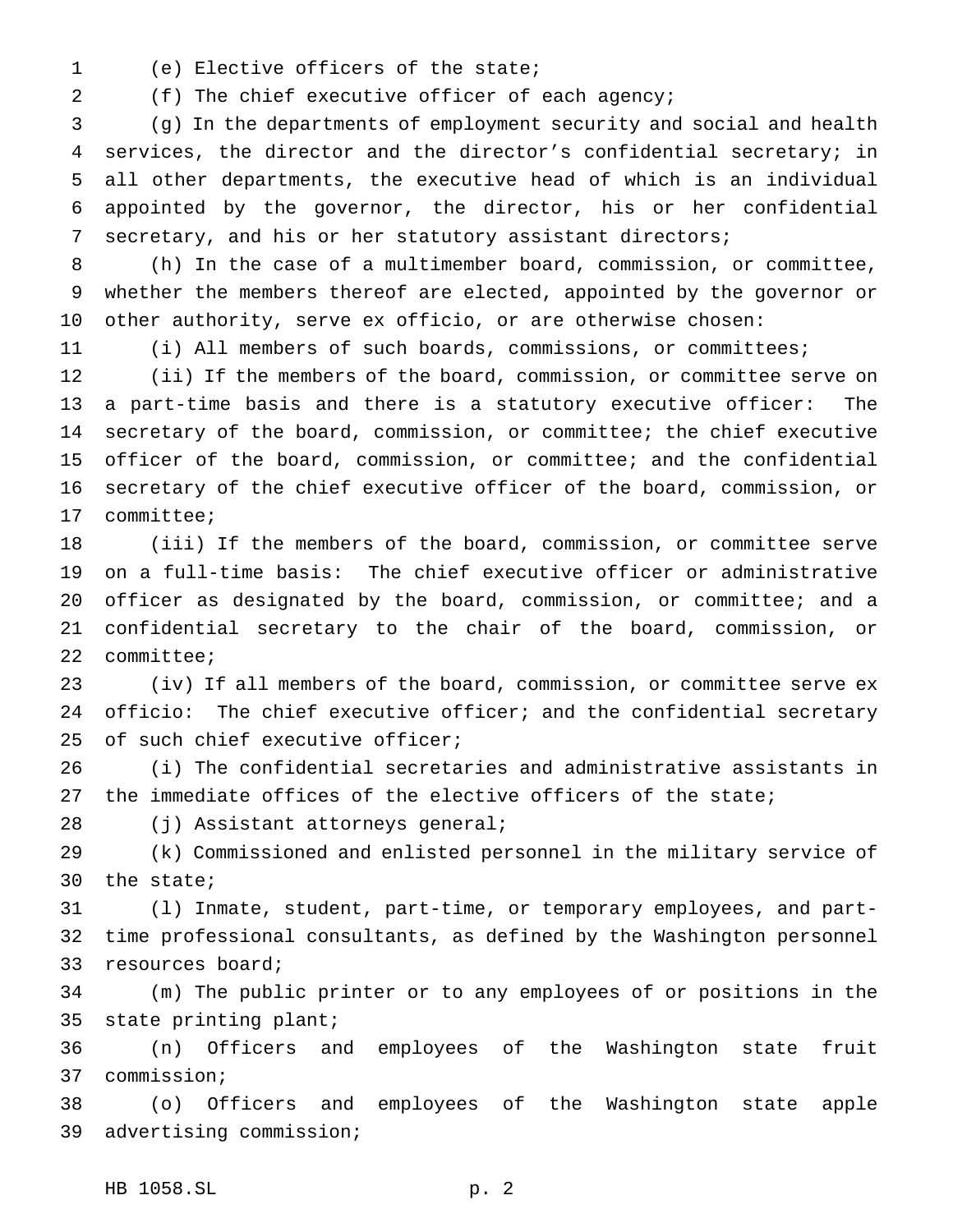(p) Officers and employees of the Washington state dairy products commission;

 (q) Officers and employees of the Washington tree fruit research commission;

 (r) Officers and employees of the Washington state beef commission; (s) Officers and employees of any commission formed under chapter 15.66 RCW;

 (t) Officers and employees of the state wheat commission formed under chapter 15.63 RCW;

 (u) Officers and employees of agricultural commissions formed under chapter 15.65 RCW;

 (v) Officers and employees of the nonprofit corporation formed under chapter 67.40 RCW;

14 (w) ((Liquor vendors appointed by the Washington state liquor 15 control board pursuant to RCW 66.08.050: PROVIDED, HOWEVER, That rules adopted by the Washington personnel resources board pursuant to RCW 41.06.150 regarding the basis for, and procedures to be followed for, the dismissal, suspension, or demotion of an employee, and appeals 19 therefrom shall be fully applicable to liquor vendors except those part 20 time agency vendors employed by the liquor control board when, in 21 addition to the sale of liquor for the state, they sell goods, wares, 22 merchandise, or services as a self-sustaining private retail business; (x))) Executive assistants for personnel administration and labor relations in all state agencies employing such executive assistants including but not limited to all departments, offices, commissions, committees, boards, or other bodies subject to the provisions of this chapter and this subsection shall prevail over any provision of law inconsistent herewith unless specific exception is made in such law;

29 ( $(\frac{1}{2})$ )  $(x)$  In each agency with fifty or more employees: Deputy agency heads, assistant directors or division directors, and not more than three principal policy assistants who report directly to the 32 agency head or deputy agency heads;

33  $((+2))$   $(y)$  All employees of the marine employees' commission;

 (( $(a^{2})$ ) (z) Up to a total of five senior staff positions of the western library network under chapter 27.26 RCW responsible for formulating policy or for directing program management of a major 37 administrative unit. This subsection  $(1)(z)$  shall expire on June 30, 1997.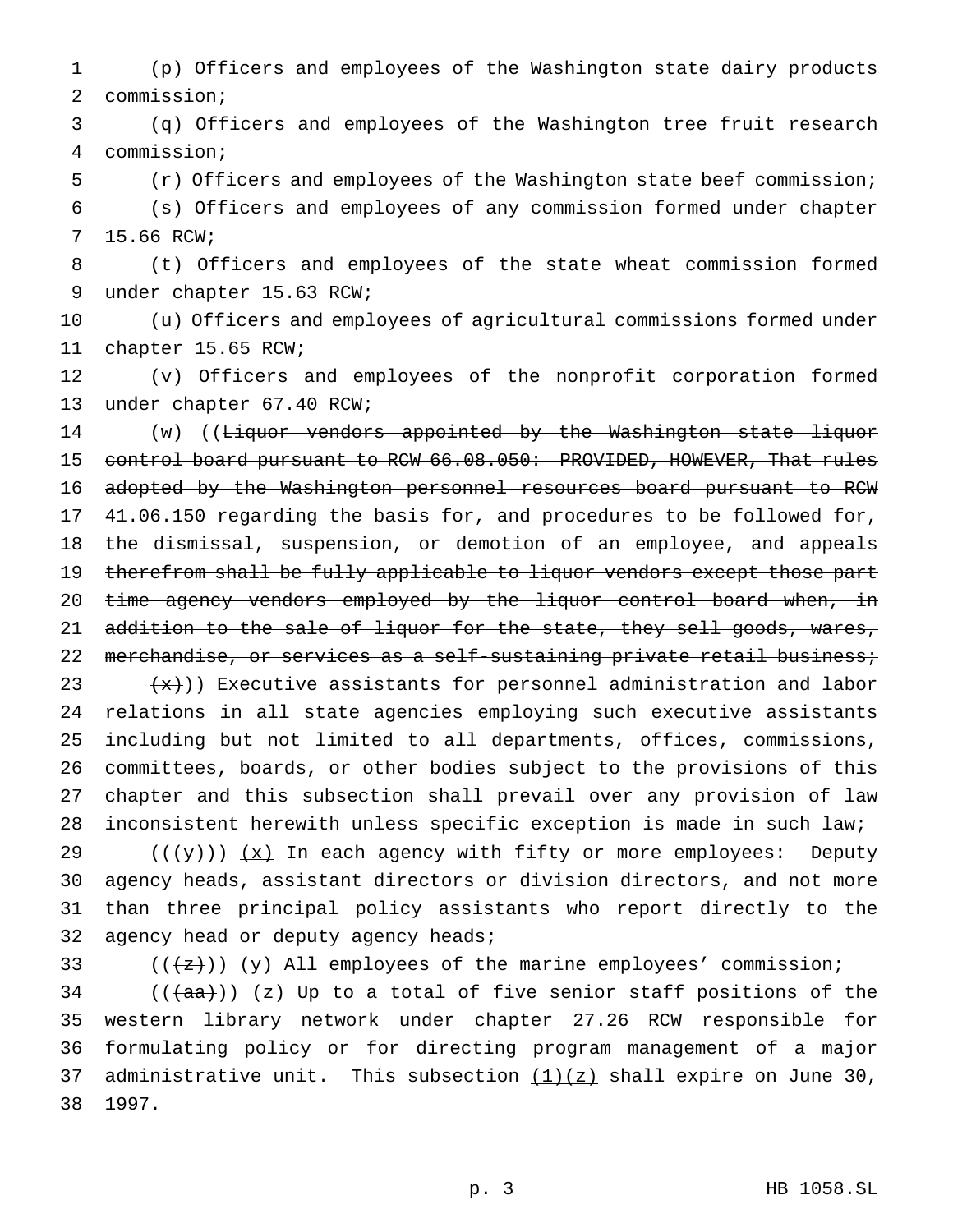(2) The following classifications, positions, and employees of institutions of higher education and related boards are hereby exempted from coverage of this chapter:

 (a) Members of the governing board of each institution of higher education and related boards, all presidents, vice-presidents and their confidential secretaries, administrative and personal assistants; deans, directors, and chairs; academic personnel; and executive heads of major administrative or academic divisions employed by institutions of higher education; principal assistants to executive heads of major administrative or academic divisions; other managerial or professional employees in an institution or related board having substantial responsibility for directing or controlling program operations and accountable for allocation of resources and program results, or for the formulation of institutional policy, or for carrying out personnel administration or labor relations functions, legislative relations, public information, development, senior computer systems and network programming, or internal audits and investigations; and any employee of a community college district whose place of work is one which is physically located outside the state of Washington and who is employed pursuant to RCW 28B.50.092 and assigned to an educational program operating outside of the state of Washington;

 (b) Student, part-time, or temporary employees, and part-time professional consultants, as defined by the Washington personnel resources board, employed by institutions of higher education and related boards;

 (c) The governing board of each institution, and related boards, may also exempt from this chapter classifications involving research activities, counseling of students, extension or continuing education activities, graphic arts or publications activities requiring prescribed academic preparation or special training as determined by the board: PROVIDED, That no nonacademic employee engaged in office, clerical, maintenance, or food and trade services may be exempted by the board under this provision;

 (d) Printing craft employees in the department of printing at the University of Washington.

 (3) In addition to the exemptions specifically provided by this chapter, the Washington personnel resources board may provide for further exemptions pursuant to the following procedures. The governor or other appropriate elected official may submit requests for exemption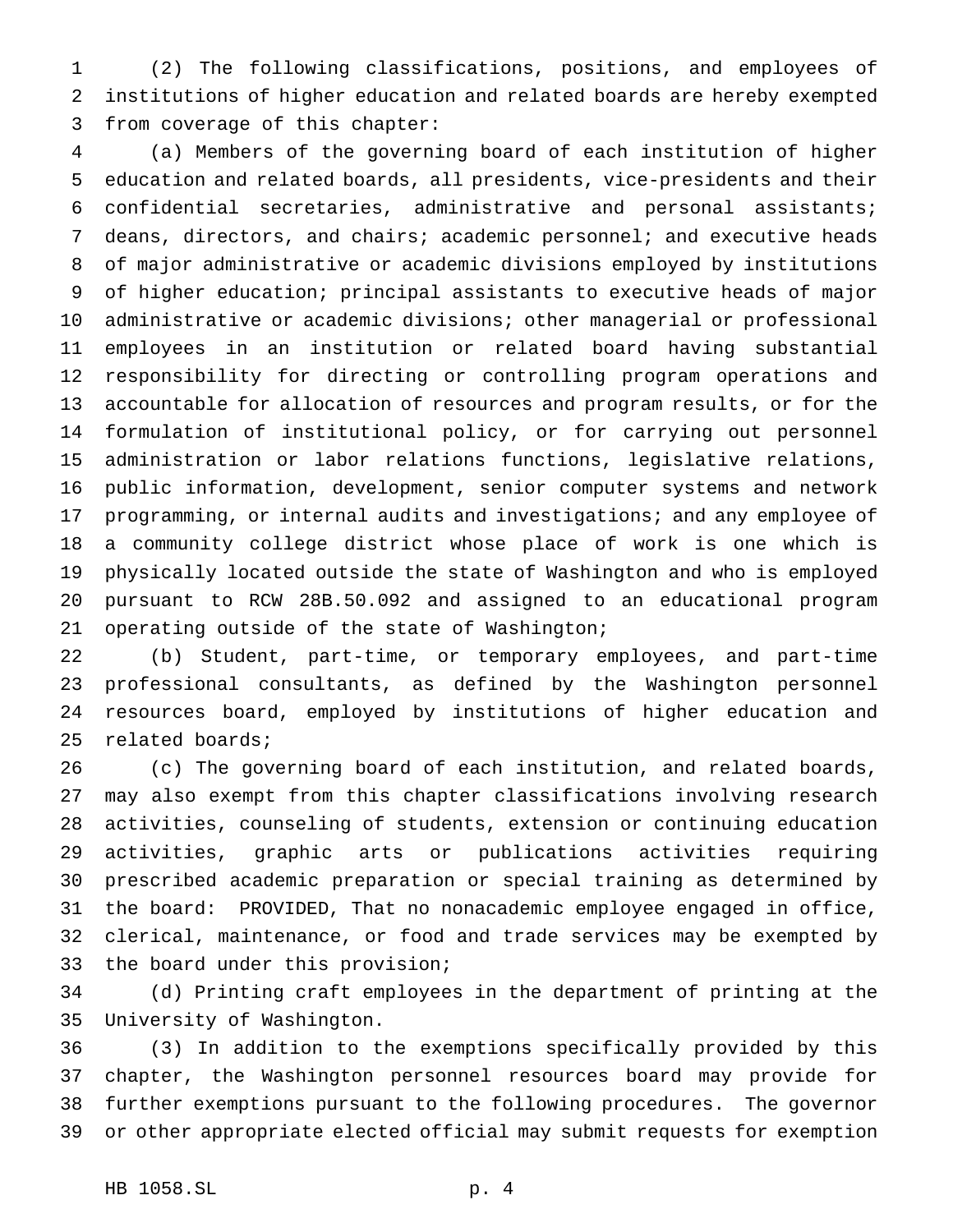to the Washington personnel resources board stating the reasons for requesting such exemptions. The Washington personnel resources board shall hold a public hearing, after proper notice, on requests submitted pursuant to this subsection. If the board determines that the position for which exemption is requested is one involving substantial responsibility for the formulation of basic agency or executive policy or one involving directing and controlling program operations of an agency or a major administrative division thereof, the Washington personnel resources board shall grant the request and such determination shall be final as to any decision made before July 1, 1993. The total number of additional exemptions permitted under this subsection shall not exceed one percent of the number of employees in the classified service not including employees of institutions of higher education and related boards for those agencies not directly under the authority of any elected public official other than the governor, and shall not exceed a total of twenty-five for all agencies under the authority of elected public officials other than the governor. The Washington personnel resources board shall report to each regular session of the legislature during an odd-numbered year all 20 exemptions granted under subsections (1)  $(w)$  and  $(x)$  ((and  $(y+)$ ) and (2) of this section, together with the reasons for such exemptions.

 The salary and fringe benefits of all positions presently or hereafter exempted except for the chief executive officer of each agency, full-time members of boards and commissions, administrative assistants and confidential secretaries in the immediate office of an elected state official, and the personnel listed in subsections (1) (j) through (v) and (2) of this section, shall be determined by the Washington personnel resources board.

 Any person holding a classified position subject to the provisions of this chapter shall, when and if such position is subsequently exempted from the application of this chapter, be afforded the following rights: If such person previously held permanent status in another classified position, such person shall have a right of reversion to the highest class of position previously held, or to a position of similar nature and salary.

 Any classified employee having civil service status in a classified position who accepts an appointment in an exempt position shall have the right of reversion to the highest class of position previously held, or to a position of similar nature and salary.